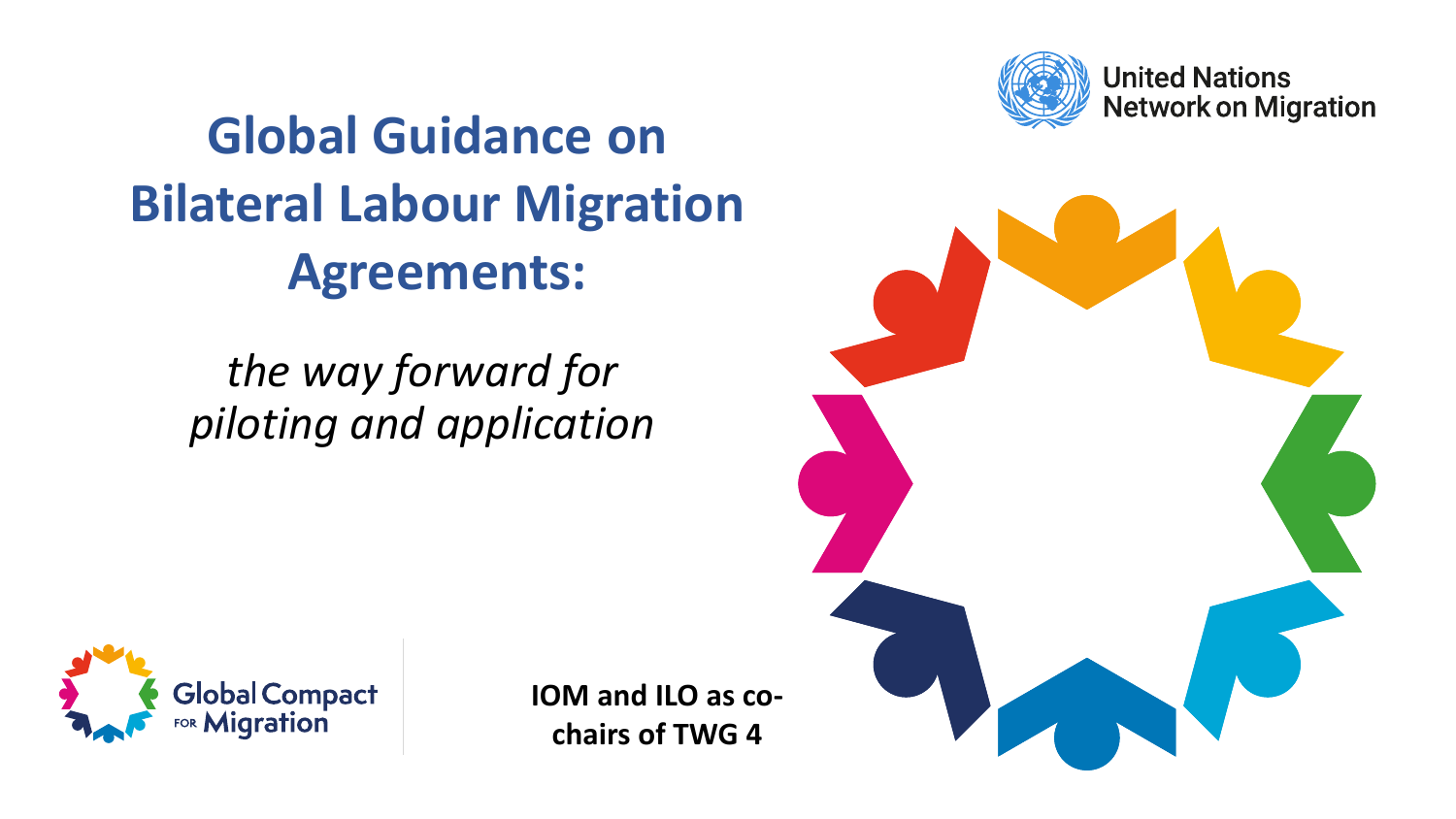

#### 3 November

• Guidance presented to champion countries

#### By mid-February 2022

• Governments and partners are aware about the Guidance through a technical workshop

#### End of 2021

• Text finalized and translated into Spanish and French

#### End of 2022

• Several countries/corridors supported in their work on BLMAs at various stages of development/ • implementation

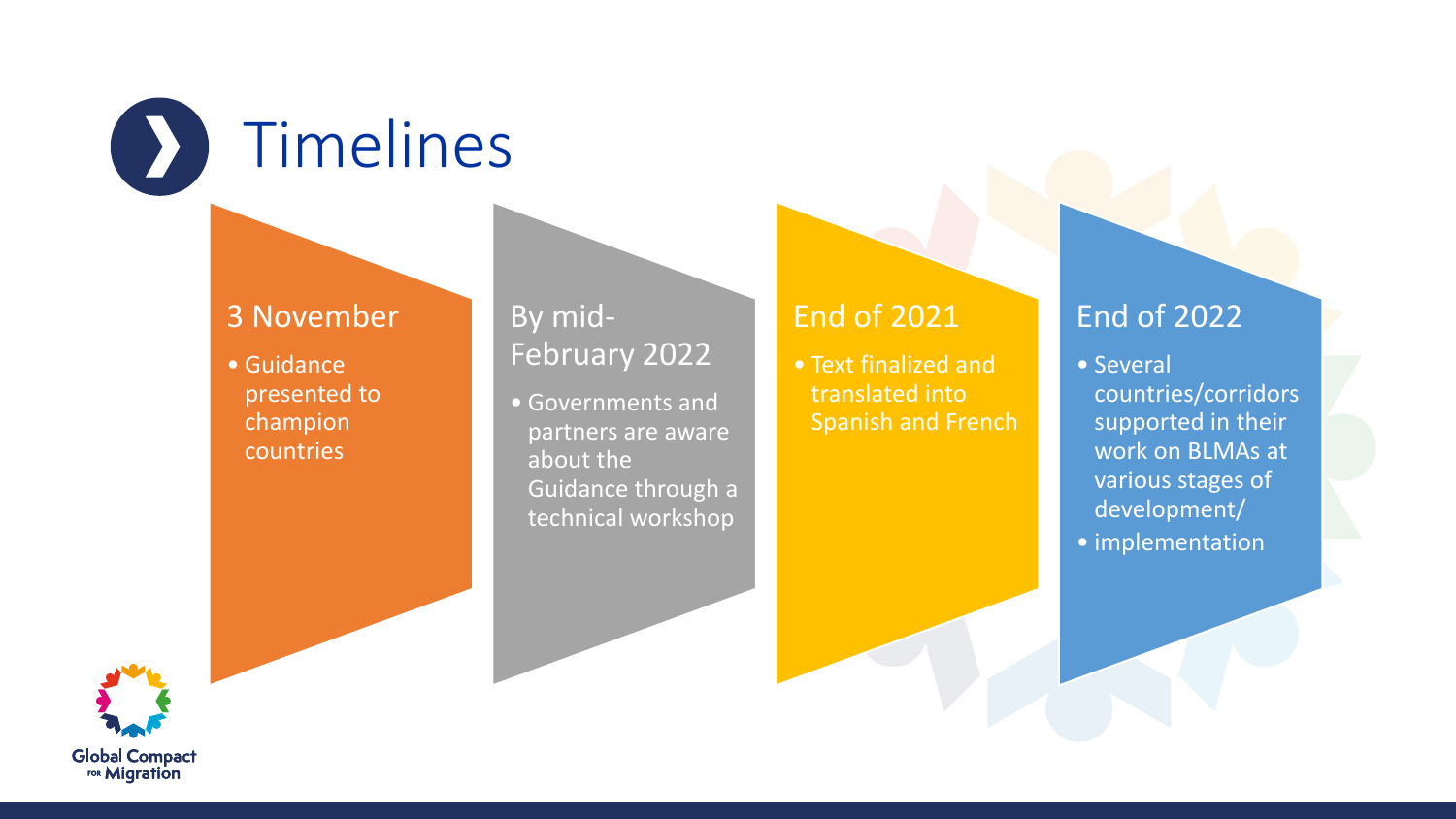# Launch Workshop – by mid-February 2022

## Objectives:

- Present the Guidance and piloting methodology;
- Solicit feedback from governments and partners;
- Share experiences on BLMAs;
- Identify countries/corridors for piloting and further use.

### Modality and format:



- Virtual event through registration only;
- Participants governments, partners, UNNM entities and stakeholders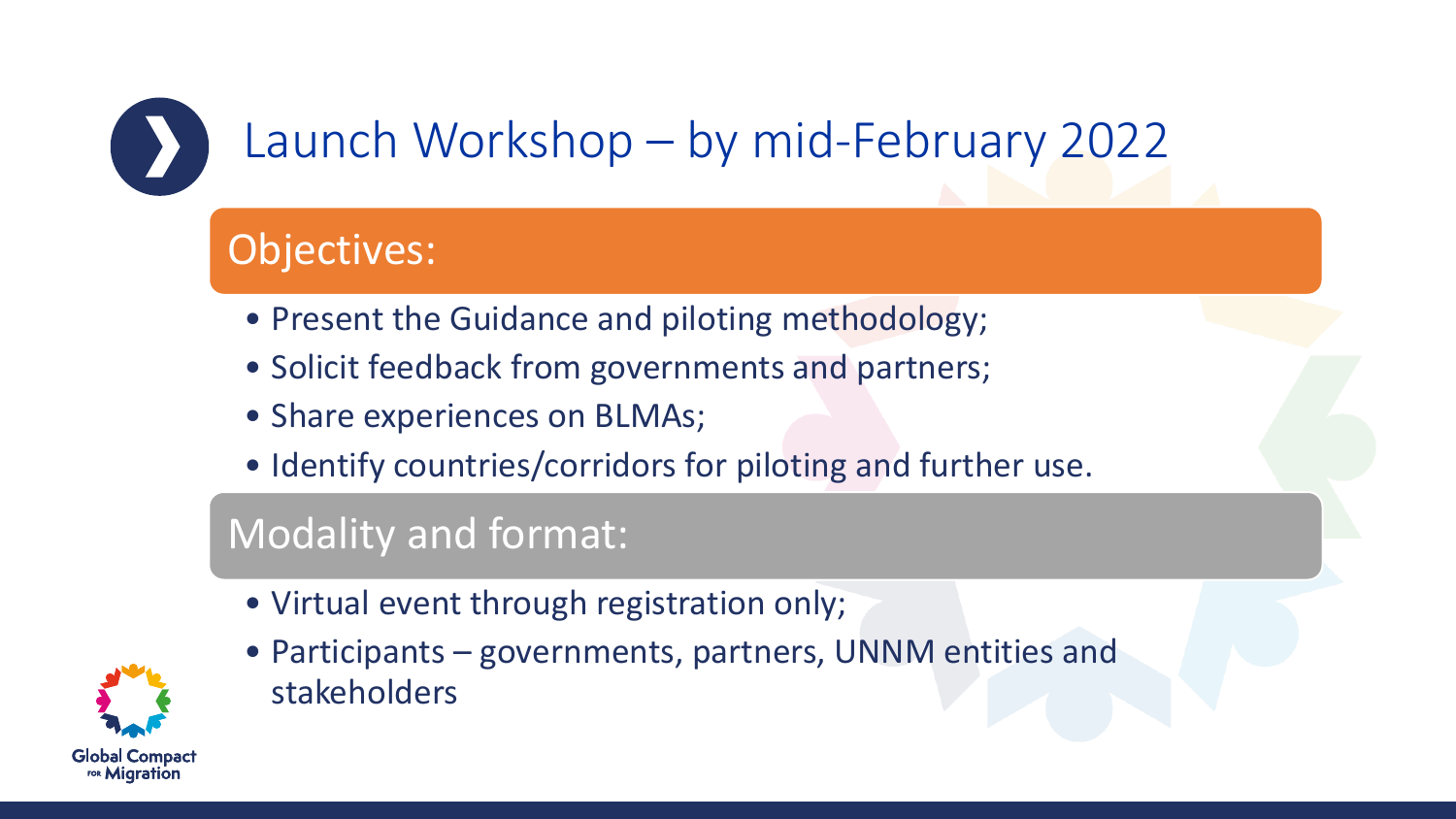# Issues to consider when piloting

? Will piloting occur in one country context or along a specific corridor/two countries/region (e.g. a regional consultative process)?

? Which stage of the BLMA development and implementation will the guidance be applied for (initiation, negotiation, development of the text, implementation, monitoring)?

? Which stakeholders will be taking part in the piloting?



?What are the timelines and modality of piloting (see next slide)?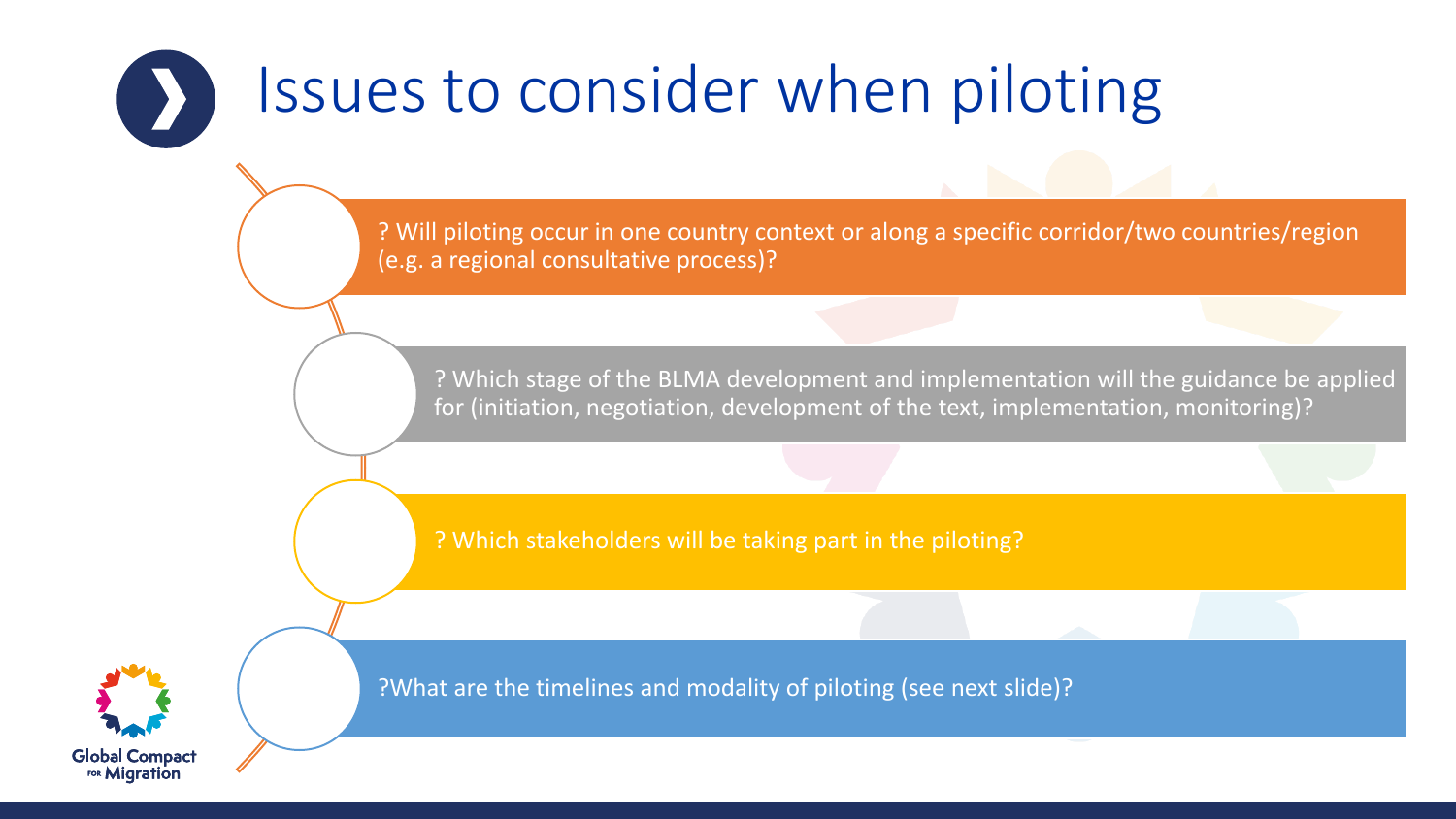

Review and feedback on the BLMAs in the process of development based on the Guidance

Using the guidance for different phases of the BLMA cycle:

- •Drafting
- •Negotiation
- •Adoption
- •Development and
- •Monitoring and evaluation

Support with common approaches to definitions and terms

Development of capacity and training for various stakeholders on the basis of the Guidance

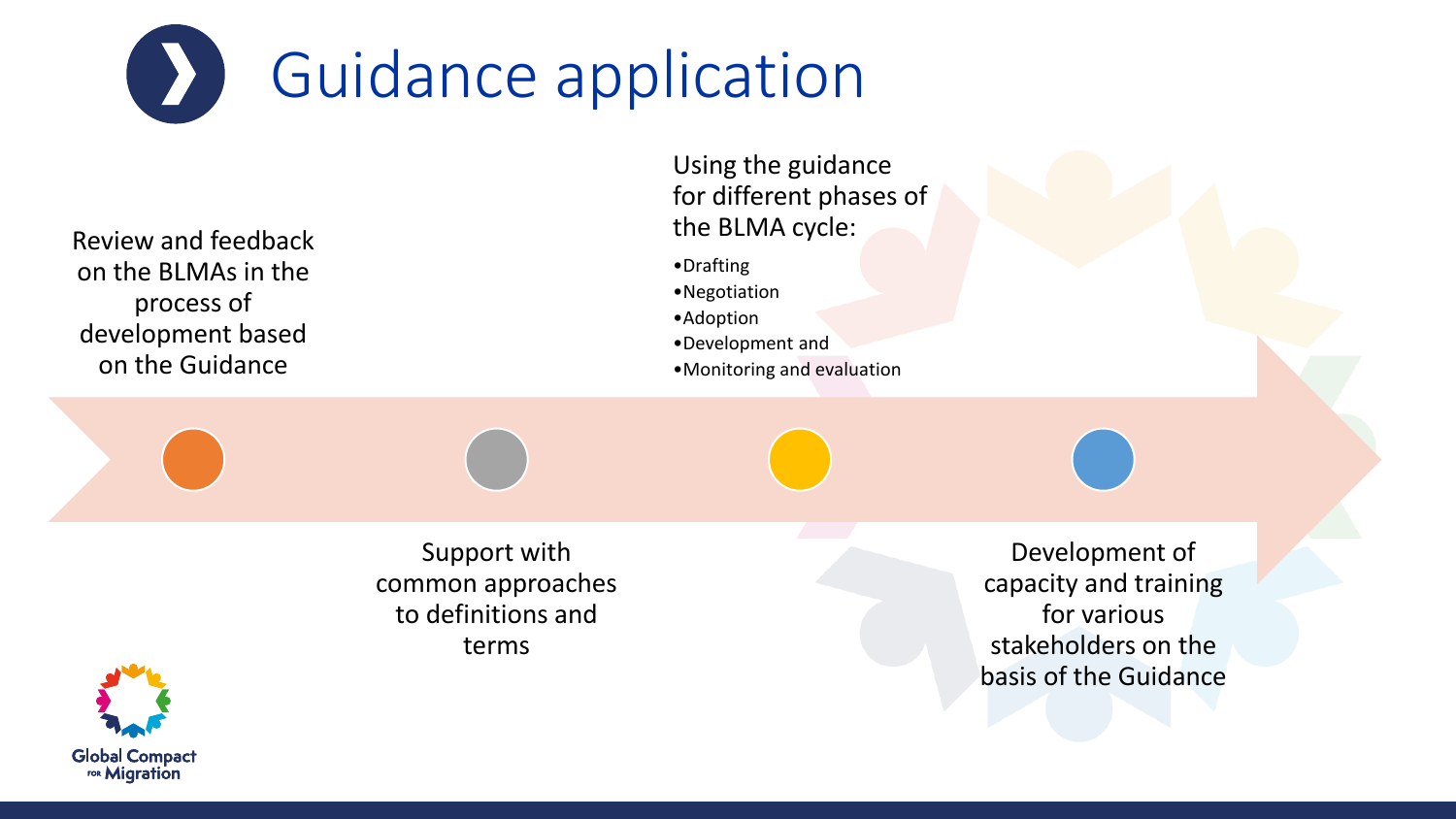